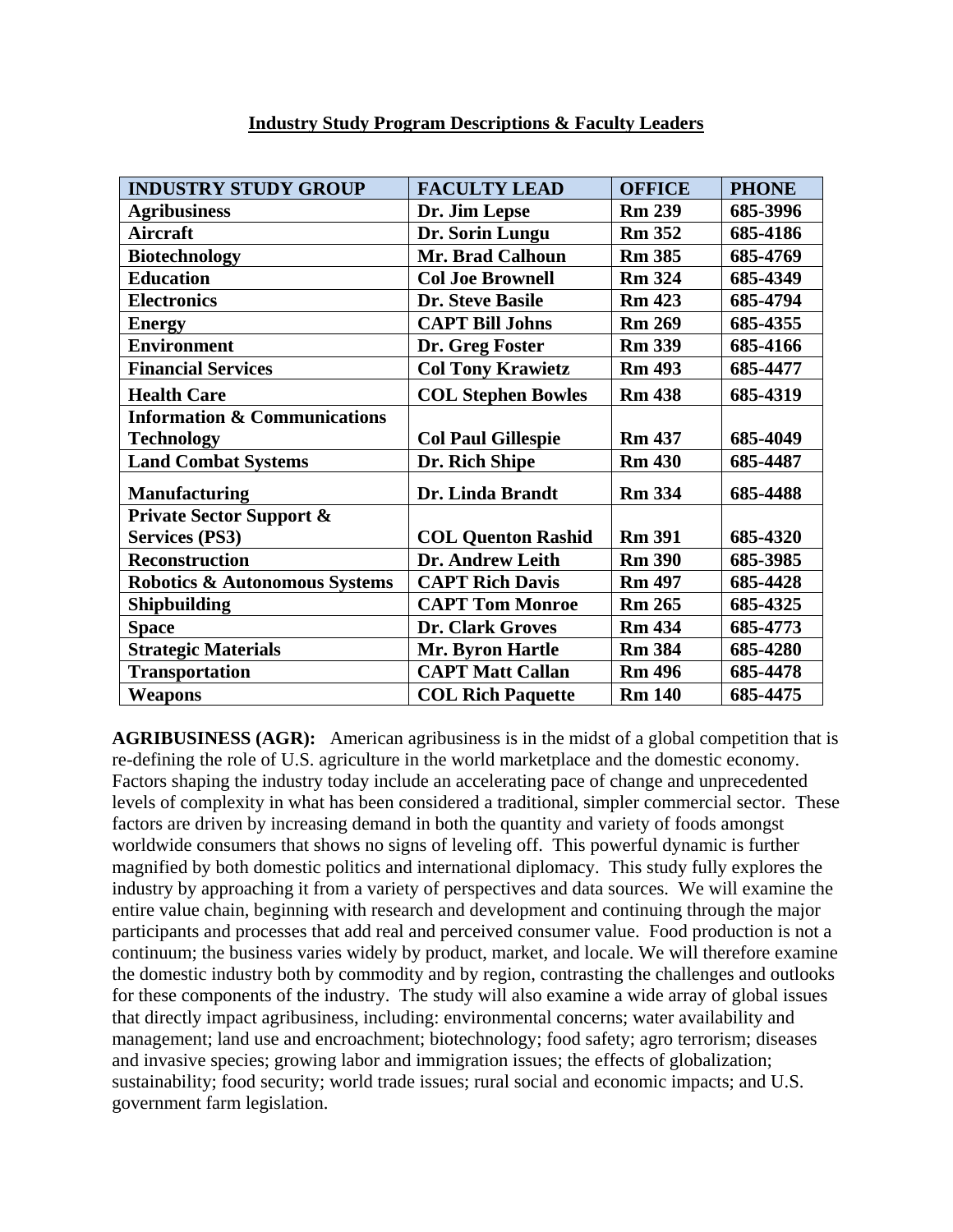American agribusiness is an essential aspect of our national power that will be even more valuable in the coming decades. There are a number of significant issues related to agribusiness that impact the national security and economic interests of the United States, some of which may not be obvious. These include international issues such as: food crises and social unresti, competition for water in Asia, and population growth; plus domestic issues such as farm labor and immigration policy, nutrition and health concerns, and global warming and environmental regulations. While both domestic and international issues are important, it is the international agricultural challenges that pose a larger national security concern. Competition for food and resources could result in instability and conflict involving US defense forces and industry if it is not addressed strategically.

**AIRCRAFT (AIS):** The Aircraft Industry Study (AIS) addresses the strategic importance of the U.S. aircraft industry to national security. The AIS seminar focuses on the U.S. and international aircraft industry, including commercial and military fixed-wing and rotary-wing aircraft, and related propulsion systems. Based on discussions with senior executives and information acquired during field visits and through industry analysis methodologies, the seminar analyzes and evaluates major issues facing the industry, including corporate planning and management strategies, modern manufacturing techniques, and government-to-corporate organizational relationships to increase aircraft industry competitiveness. During discussions with industry, emphasis is placed on the structure, conduct and performance (SCP) of the industry, and government policies and decisions that affect the industrial base. Key questions to be addressed this year include:

- existing and emerging patterns of governance in the in the U.S. and global aircraft sector and implications for U.S. national security;
- the impact of national and regional business-governments relations on (U.S., European Union, China, Russia, India and Brazil) on the aircraft industrial sector's key SCP parameters;
- government (direct and indirect) subsidies to commercial aircraft manufacturers and their effects on international competition and high-technology trade;
- the global nature of the aircraft industry supplier base and the emerging possible and probable risks to national security;
- the growing role of unmanned air systems (UAS/UCAS) in both military and civilian applications; and,
- the state of fighter aircraft, helicopter, air refueling and military transport production.

**BIOTECHNOLOGY (BIO):** Biotechnology is a term that refers to "techniques for using the properties of living things to make products or provide services" The core of the biotechnology industry, however, is the enabling technologies that underpin these techniques.<sup>iii</sup> These enabling technologies have broad applications for healthcare, agriculture, and industrial/environmental needs (e.g. renewable energy). Another important application of biotechnology that is closely tied to healthcare, although with its own unique requirements, is biodefense. The importance of biotechnology to US national security is demonstrated by the Obama Administration publishing the 2012 Bioeconomy Blueprint, which states,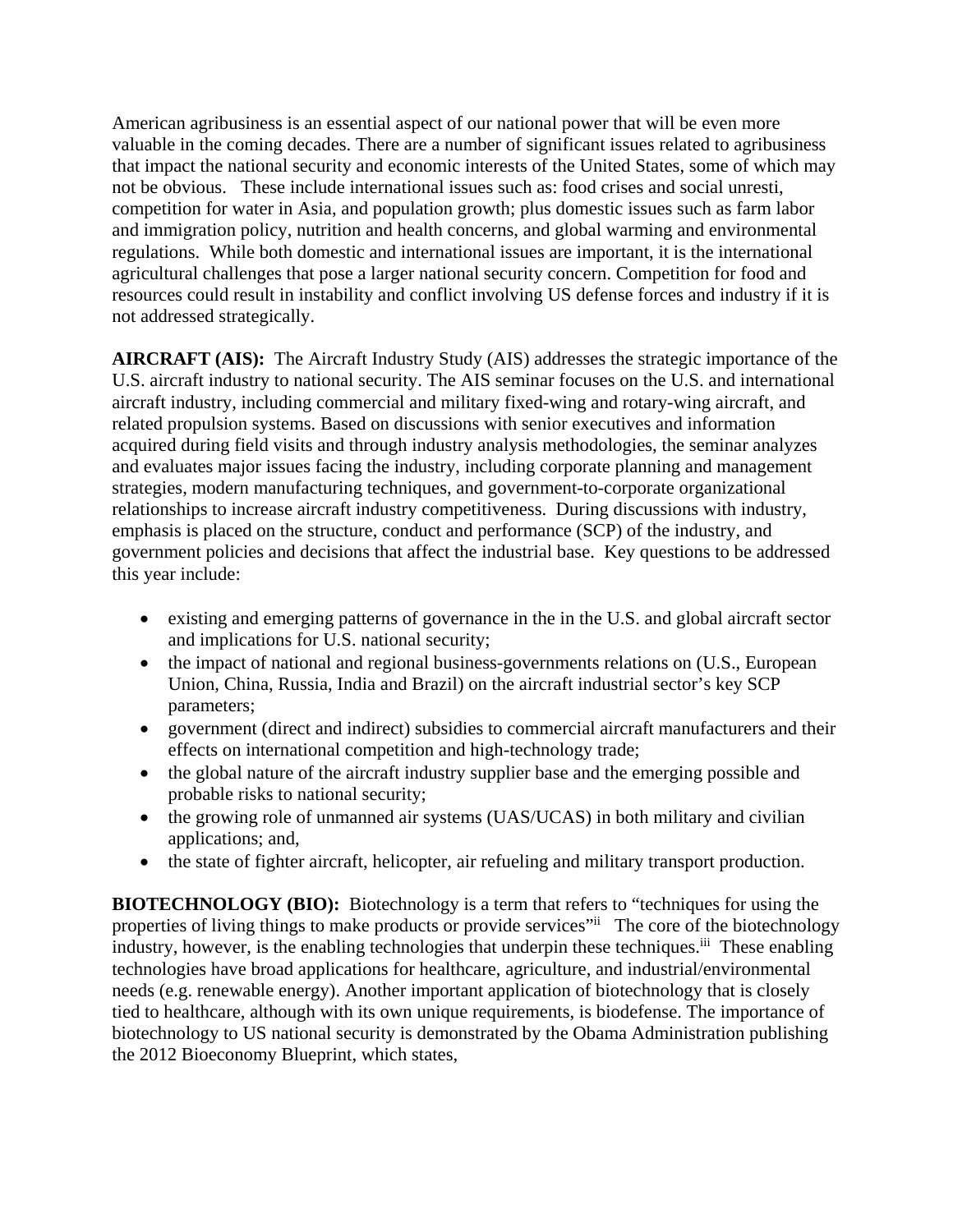*The bioeconomy has emerged as an Obama administration priority because of its tremendous potential for growth as well as the many other societal benefits it offers. It can allow Americans to live longer, healthier lives, reduce our dependence on oil, address key environmental challenges, transform manufacturing processes, and increase the productivity and scope of the agricultural sector while growing new jobs and industries.iv*

The BIS program will conduct a strategic assessment of the biotechnology industry, beginning with the core of the industry – the science. We will focus on the entire value chain of the industry including research and innovation, the transition from science to commercial product, and the supply and support requirements to successfully compete in the various markets that include biotechnology products and services. This value chain is generally applicable to all segments of the industry with the added complexity of regulatory approval required in the Healthcare segment.

The assessment will include an analysis of each of the industry segments: Health, Well-being and Biodefense; Industrial and Environmental; and Bio Agriculture. We will also evaluate the business, science, and policy dynamics that shape the evolution and interaction within the segments and evaluate the overall economic and security contribution of the biotechnology industry.

**EDUCATION (EDU):** Traditionally, the U.S. has depended upon an enlightened public to participate in its democratic processes, to support its economic progress, and to maintain technological competitiveness as an element of its national security. Policymakers at national, state, and local levels have proposed and implemented various initiatives for enhancing education and training excellence to offset a perceived decline in educational performance. This perception is reflected in such indicators as low relative international standing of U.S. students on achievements tests, continuing achievement gaps for minorities, and a perception that U.S. workers lack the skills to keep America technologically and economically competitive.

The Education Industry Study analyzes the condition of education with emphasis on: general education (pre-K, elementary (public, catholic and charter), secondary, and post-secondary to include community colleges, four year public and private, and for-profit); vocational/technical education; education and training in the workplace; university research and business innovation; and supporting industries to include book publications, learning tutorial, online, and test development firms. We will talk first-hand with federal, state, county and local policymakers and practitioners to include congressional staff, state chancellors, university deans, corporate learning officers, city and county superintendents, think tank experts, education lobbyists, headmasters, principals, teachers, and students. We'll visit both high-end and challenged school systems. And, we'll discuss the difficult issues in this industry: common core learning standards, testing, teacher preparation, recruitment and retention, equity and equal access, student learning and performance, STEM, remediation, spiraling university cost, student debt, higher education act reauthorization, and many others.

**ELECTRONICS (ELE):** *"Steady improvements in semiconductor cost and performance have been a major driver in the improvements in US productivity and growth in the postwar period (Jorgenson and Stiroh, 2000). Because of the strategic economic*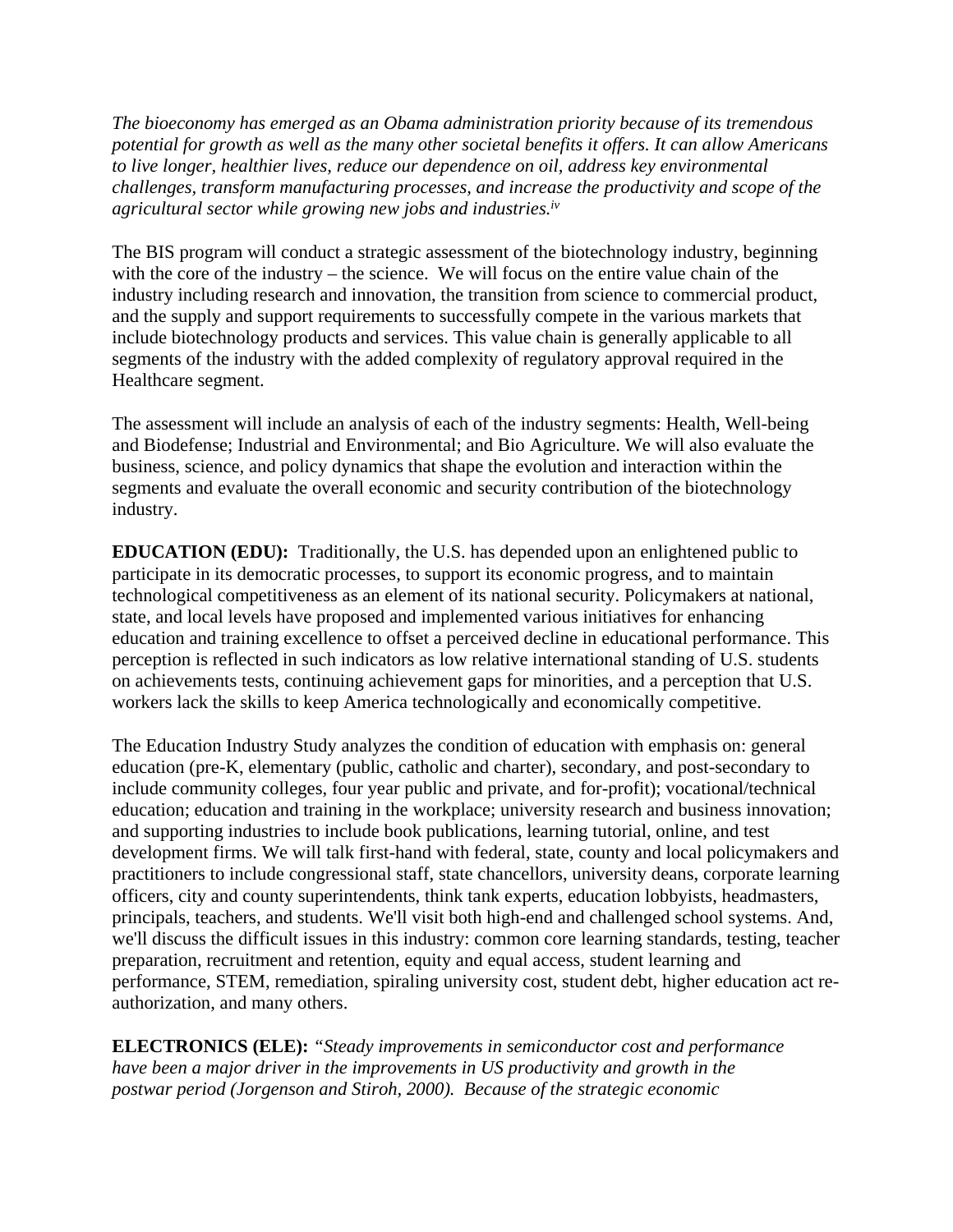*importance of the chip industry in supporting innovation and growth across industries, as well as its importance in military equipment and operations, governments worldwide have taken a keen interest in supporting domestic development of the industry and in regulating export of its technology and products."* 

> Clair Brown and Greg Linden, *Chips and Change: How Crisis Reshapes the Semiconductor Industry*

Advances in the electronics industry, enabled largely by semiconductors (also referred to as "chips" or "integrated circuits (IC)), have increased productivity and led to numerous innovations in defense, education, healthcare and other industries across all sectors of the global economy. U.S. leadership in the industry has enhanced innovation, economic growth, and the development of advanced defense technologies and capabilities.

The "electronics industry" consists of numerous sectors and product categories, ranging from aerospace, automotive and medical to consumer and defense electronics. Additionally, the "defense electronics" sector includes such diverse applications as radar, sonar, communications, lasers, guidance and navigation and electronic warfare systems. While surveying a wide variety of applications within the defense electronics sector – and to a limited extent, commercial applications – the Electronics Industry Study (EIS) will use semiconductor production as a focal point.

While historically the Department of Defense has played a significant role in technological innovation and the advancement of the electronics industry, its influence has diminished as the electronics industry increasingly operates in a commercially-driven global market. The EIS will seek to examine and assess the electronics industry, from both a domestic and international perspective, in supporting U.S. national security capability requirements with respect to a global electronics industry.

A technical background is not required for this seminar! Students from all backgrounds will be able to participate fully in the learning experience.

**ENERGY (ENG):** The Energy Industry is a global enterprise involving governments, multinational companies, and international environmental and social policies. The major areas of the Energy Industry include petroleum, gas, coal, nuclear and renewables. The Energy Industry provides key resources that underpin or facilitate almost all other industries. As an economic driver, energy influences and often drives U.S. national and global competitiveness. Therefore, it is imperative that strategic decision-makers understand the energy sector and the environment in which companies and nations compete and cooperate. There is also significant Department of Defense (DoD) interest in the development of operational energy (OE). The energy industry also has significant linkages into other industries since energy is the main economic driver. An example of this is in the water industry: This concerns how much energy is used to move and treat water, and how much water is used in the numerous processes of the energy industry. Students of the Energy IS will evaluate, synthesize, analyze, and learn the breadth of global energy resources. This includes the production, supply, and consumption of energy. This detailed research and study of the energy industry will allow students to achieve all lesson objectives.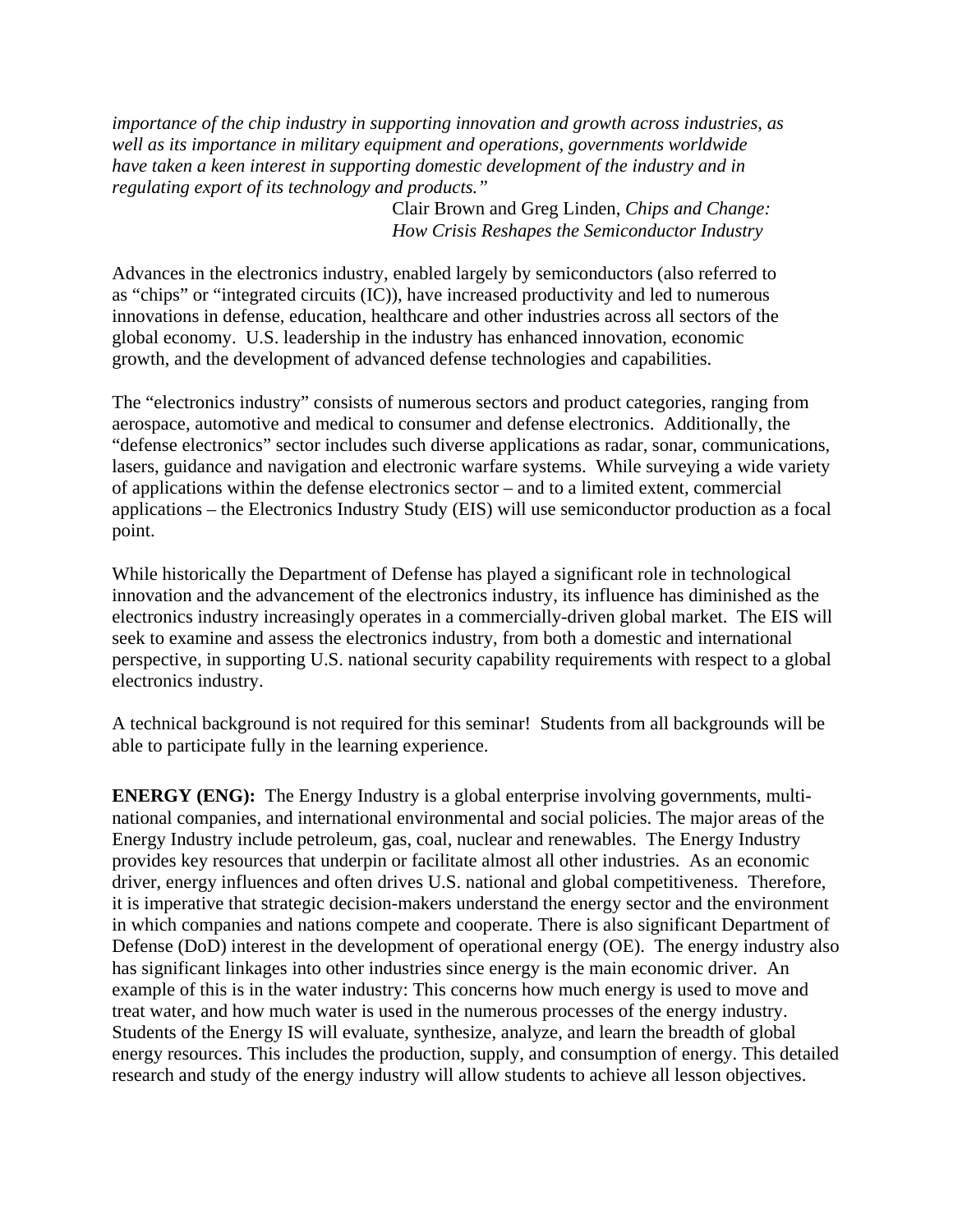**ENVIRONMENT (ENV):** The Environment Industry Study examines the extraordinarily varied and complex network of actors, processes, legal and regulatory mechanisms, and perspectives that converge at the intersection of environmental concerns, economic performance, and security. Markedly unlike traditional industrial sectors, the environmental industry consists of those revenue-generating goods and services associated with environmental protection, assessment, compliance with environmental regulations, pollution control, waste management, remediation of contaminated property, design and operation of environmental infrastructure, and the provision and delivery of environmental resources. This highly fragmented industry includes air, water, and soil pollution control; solid and toxic waste management; site remediation; and environmental monitoring and recycling. One of the fastest growing sectors in the world economy—a roughly \$600 billion market for goods and services—the environmental industry has evolved in response to growing concerns about the risks and costs of pollution and the enactment of pollution control legislation in the United States and around the world.

The Environment IS will give due attention to the full range of organizations and perspectives that could affect the performance of U.S. and international business in the environmental sector and will address itself to the following questions: What is the relationship between the environment and security? How strategically important are environmental priorities and technologies? How do environmental concerns and measures interact with the economy? What is the relationship between environmental protection/stewardship and economic competitiveness? How, and how effectively, is the U.S. government organized for environmental affairs? What domestic and international organizations (governmental and non-governmental) have an important impact on this sector? What domestic and international environmental laws, regulations, and standards affect the performance of industry? How is the environmental industry organized? What other private-sector organizations focus on the environment? How capable is the U.S. environmental industry of responding to domestic and international emergencies? How competitive is the U.S. environmental industry vis-à-vis that of other countries?

**FINANCIAL SERVICES (FS):** Six years after the financial meltdown of 2008 many of the fundamental questions that emerged in its wake remain unanswered. Although Congress and the Administration have addressed some of the conditions that contributed to the crisis and it is now one of the most heavily regulated sectors of the economy, no consensus has emerged on the vulnerability the industry still poses to national interests. The core area for consideration in FSIS is the causes of the 2008 Financial Crises and whether subsequent policy and regulation (much of which is found in the 2010 Dodd-Frank Act) has adequately addressed them, and in doing so if the potential for profit and innovation remained adequate for this industry to be sustainable and provide the necessary contribution to a growing U.S economy in the future? Is this sector now safer? What vulnerabilities remain? Has it become more efficient or effective? Is there another crisis on the horizon?

 Particular emphasis during the first half of the course is on commercial and investment banking, both because of their pivotal role in the Financial Crises and as they have thus far received most of the regulatory reform. We will then examine how this regulatory reform is pushing systemic risk from the core of these industries into adjacent markets such as global markets, shadow banking, private equity, student loan industry, and the insurance industry. These adjacent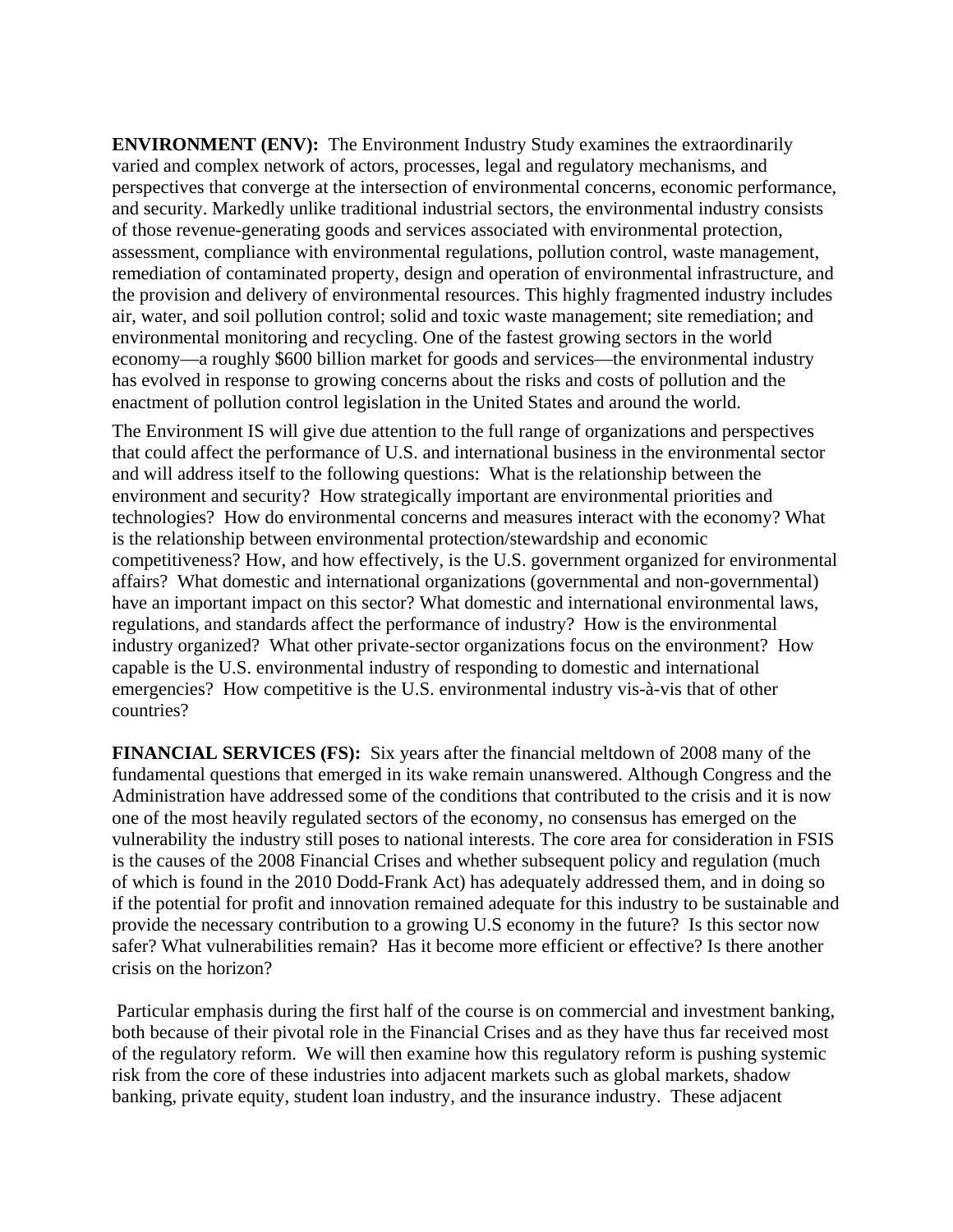markets, together with areas simply not fully included in Dodd-Frank (fragmented regulatory structure, global systemic risk, government sponsored agencies such as Fannie Mae, money markets, and credit rating agencies), as well as innovative and potentially high risk new financial tools (high frequency trading & dark pools), offer opportunities from which students can work with faculty to customize the second half of our program.

**HEALTH CARE (HC):** The Health Care Industry sustains the heartbeat of the nation. It has strong links to US national security and brings together the Federal interagency and the (Defense) Industrial Base. Significantly, the health care industry impacts all four of the enduring interests identified in the National Security Strategy of 2010, including security, prosperity, values, and international order.<sup>v</sup>

**\* Security.** The National Security Strategy recognizes the critical role that healthcare plays in strengthening security and resilience at home and in managing emergencies.<sup>vi</sup> The Health Care Industry stands as the nation's line of defense against illnesses and injuries resulting naturally and occurring due to various threats including terrorism, natural disasters and pandemics.<sup>vii</sup> Further, the National Security Strategy specifically notes the central role that various components of the Health Care Industry have in countering biological weapon threats to security.<sup>viii</sup>

The Health Care Industry also impacts readiness, retention and recruiting within DoD. Population readiness is becoming increasingly problematic because of high rates of obesity, heart disease and diabetes in younger Americans due to a lack of physical fitness and poor eating habits. An increasing percentage of our youth are excluded from entering military service due to these and other health care problems. Additionally, the Health Care Industry supports the health and readiness of DoD's uniformed and civilian personnel in support of DoD's mission. Retention is promoted through the delivery of healthcare that meets the needs of DoD personnel and their families. Recruiting is promoted through the promise of quality healthcare for those joining DoD's ranks. Finally, in the wake of the wars in Iraq and Afghanistan, DoD's links with the Health Care Industry are vital for the treatment of our wounded warriors, who need extensive care after surviving wounds at record rates due to life saving medical treatment.

**\* Prosperity.** The Health Care Industry has a unique relationship to economic prosperity. Not only is healthcare the largest industry in the US, accounting for nearly one-fifth of US GDP, but it also serves as the enabling foundation upon which national economic prosperity is built. The general health and well-being of the American people is central to economic development. Chronic health conditions negatively affect almost one in four working age Americans and cost the economy almost \$1 trillion in lost productivity and \$280 billion in treatment each year. The National Security Strategy observes that national economic health and well-being depends upon affordable healthcare that does not constrain the public, industry and government.<sup>ix</sup> Individuals, industry and government are all struggling to contain healthcare costs. The uncertain implementation of the Patient Protection and Affordable Care Act leaves a cloud of uncertainty over the economic future.

Within DoD, as with the nation, healthcare costs continue to rise at an unsustainable rate. DoD leaders warn that healthcare expenditures are crowding out spending for acquisition, other defense related programs and personnel.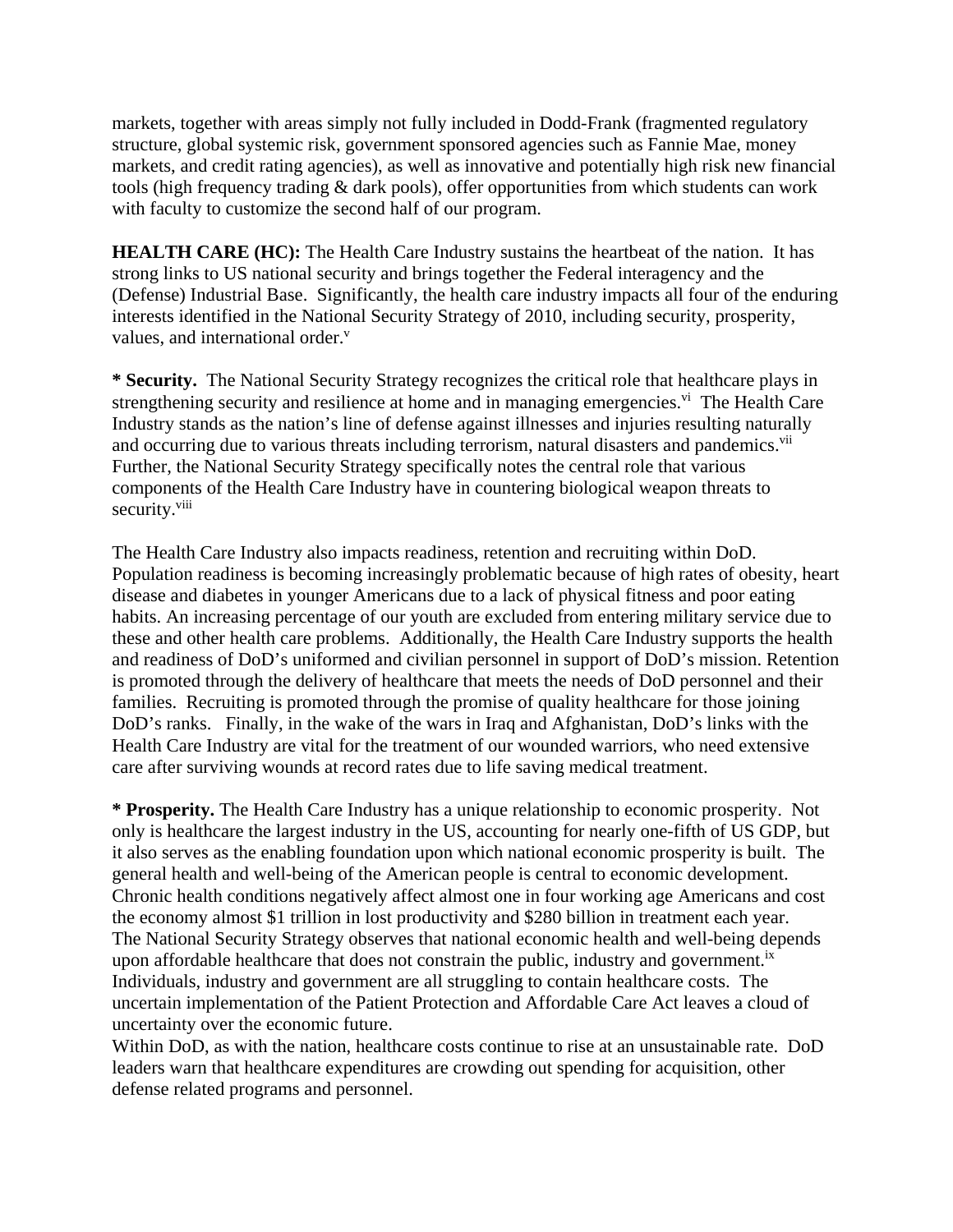**\* Values.** The National Security Strategy states that the US has a "moral and strategic interest" in pursuing a comprehensive global health strategy.<sup>x</sup> By responding to critical humanitarian needs elsewhere, the US provides global leadership for humanitarian relief. The Health Care Industry thus serves as an instrument of "soft" power and enables the US to engage in various forms of "healthcare diplomacy." Such efforts leave lasting, positive impressions and promote American values. DoD engages in significant healthcare related humanitarian relief activities every year, demonstrating strong links with the industry.

**\* International Order**. Pandemics and infectious disease are listed in the National Security Strategy among the key global challenges requiring international cooperation. ${}^{xi}$  Such cooperation depends on a conducive international environment. The U.S. Health Care Industry takes a central role in addressing these complex, multi-faceted efforts. The U.S. is the world leader in the effort to improve global health—and to have a positive impact on the lives of billions of people worldwide. The U.S. has the research and industrial capacity for developing diagnostic tests, preventive measures, treatments, and vaccines that target the world's most pressing global health needs.

Health abroad matters to Americans for additional reasons that may not be immediately clear, but they are nevertheless very real. For example, rising incidences of diseases like HIV/AIDS, malaria, cholera and TB are increasing poverty and political instability in many countries. That in turn has political and economic consequences worldwide. Addressing health problems can help prevent civil strife in other countries. Thus, the health care industry can support economic stability and prosperity and improve the quality of people's lives. This promotes U.S. security, our economy, and the way our country is perceived throughout the world. With alliances strengthened, and economies more productive and stable the globe is more secure and prosperous. The Health Care Industry provides the instrument

This industry study will undertake a comprehensive review of the health care industry - national and international - from the perspectives of the provider, consumer, payer, advocate and regulator. We will focus on the ability of the major industry sectors (such as pharmaceuticals, hospitals, manufacturing, insurance, distribution, and research and development) to support the national military strategy and national security strategy. We will consider the government's role and interactions with industry to best serve our enduring interests. We will also conduct a comparative analysis of U.S. and other national, and international health care policies and systems for both defense and non-defense environments. Field studies at home and abroad (India, United Kingdom) will promote and facilitate learning from national and international industry leaders. As a result, this industry study provides an excellent opportunity to provide generalizable knowledge and understanding of industry perspectives on value creation, interaction with government, and responses to government actions to regulate and draw resources from industry.

**INFORMATION AND COMMUNICATIONS TECHNOLOGY (ICT):** ICT is the transforming medium and enabler of the global economy. It affects the lives of citizens worldwide on a daily basis, both in their individual communications and entertainment as well as their interactions with business and government at all levels. The health and global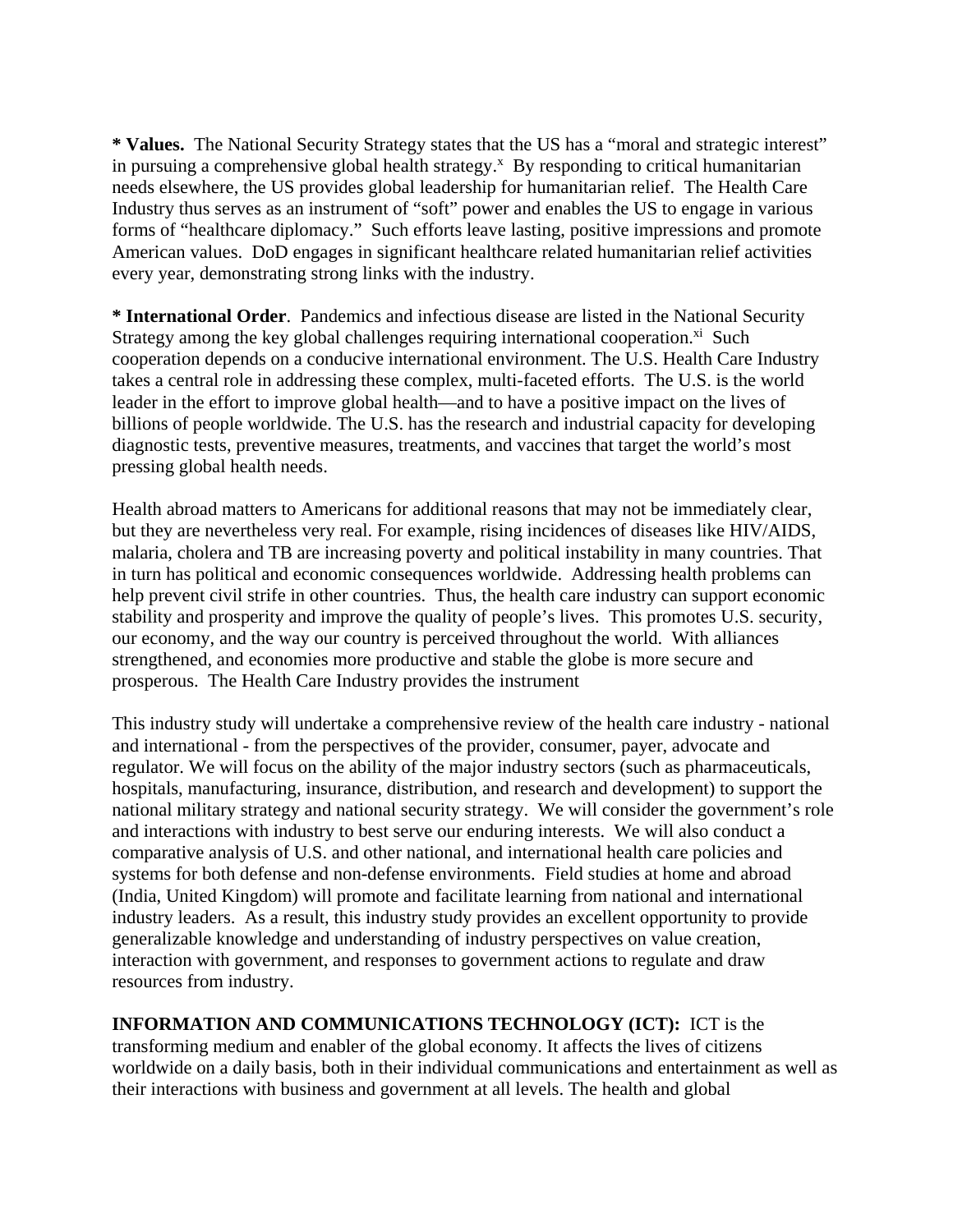competitiveness of US ICT firms are essential to national security and national power. The ICT industry is marked by extraordinarily rapid growth and technological change, making strategic decisions by industrial competitors and governments extremely difficult. Within this dynamic and exciting arena, this industry study will examine primary sectors of the ICT industry including: telecommunications service providers (including internet providers and networking firms), operating system and application software publishers, data services and system integration firms, and ICT equipment manufacturing companies. In the course of that examination, key topics to be addressed will include market competitiveness, public and private governance, national security concerns, cybersecurity, privacy, intellectual property protection, electronic commerce challenges, international trade, access to broadband services, and maintaining a competitive national workforce. The study concludes by assessing and recommending necessary changes to federal enabling policies.

**LAND COMBAT SYSTEMS (LCS):** This seminar will focus on *analyzing and evaluating the various actors, firms and organizations—both on the demand and supply side—that comprise the combat and tactical vehicle systems sector of the US defense industry*. The seminar will use a multitude of evaluation tools to study how differences in structural variables (ownership, market structure, policy, technology, decision processes, constraints, etc.) influence conduct which in turn determines industry performance in efficiently satisfying national security requirements.

The US Land Combat Systems industry is somewhat unique in that: (1) it produces what are essentially public goods, (2) the US Government is the primary buyer of US produced LCS products (domestic monopsony), (3) demand for LCS products is determined by a public policy decision making process, (4) suppliers are able to influence consumption decisions via participation in the political decision making process, (5) the demand for LCS products can change dramatically depending on national security needs (*i.e.*, low demand in peacetime and high demand in times of conflict) and (6) the customer (government) regulates to whom industry can sell their products (arms and technology export regulation)

During the industry study, students will conduct primary research through site visits, field studies, leadership interviews, and literature reviews in order to analyze and address such complex issues as:

- Given the unique nature of the industry structure, can the government rely on a policy of unfettered competition to regulate the industry? If not, how should the government use its regulatory tools (*i.e.*, acquisition strategies, budget decisions, anti-trust policies, ownership of assets, operation of government facilities and sponsorship of new entrants) to manage the LCS industrial base?
- The US government owns a significant amount of LCS production assets and also operates some important technology development activities. Why does the US Government own and in some cases operate LCS enterprises? What are the conduct and performance characteristics of government owned enterprises? How does this compare to private industry's conduct and performance in this sector? Should the US government continue to own and operate LCS enterprises, or should it develop a strategic plan for divesting itself of these assets?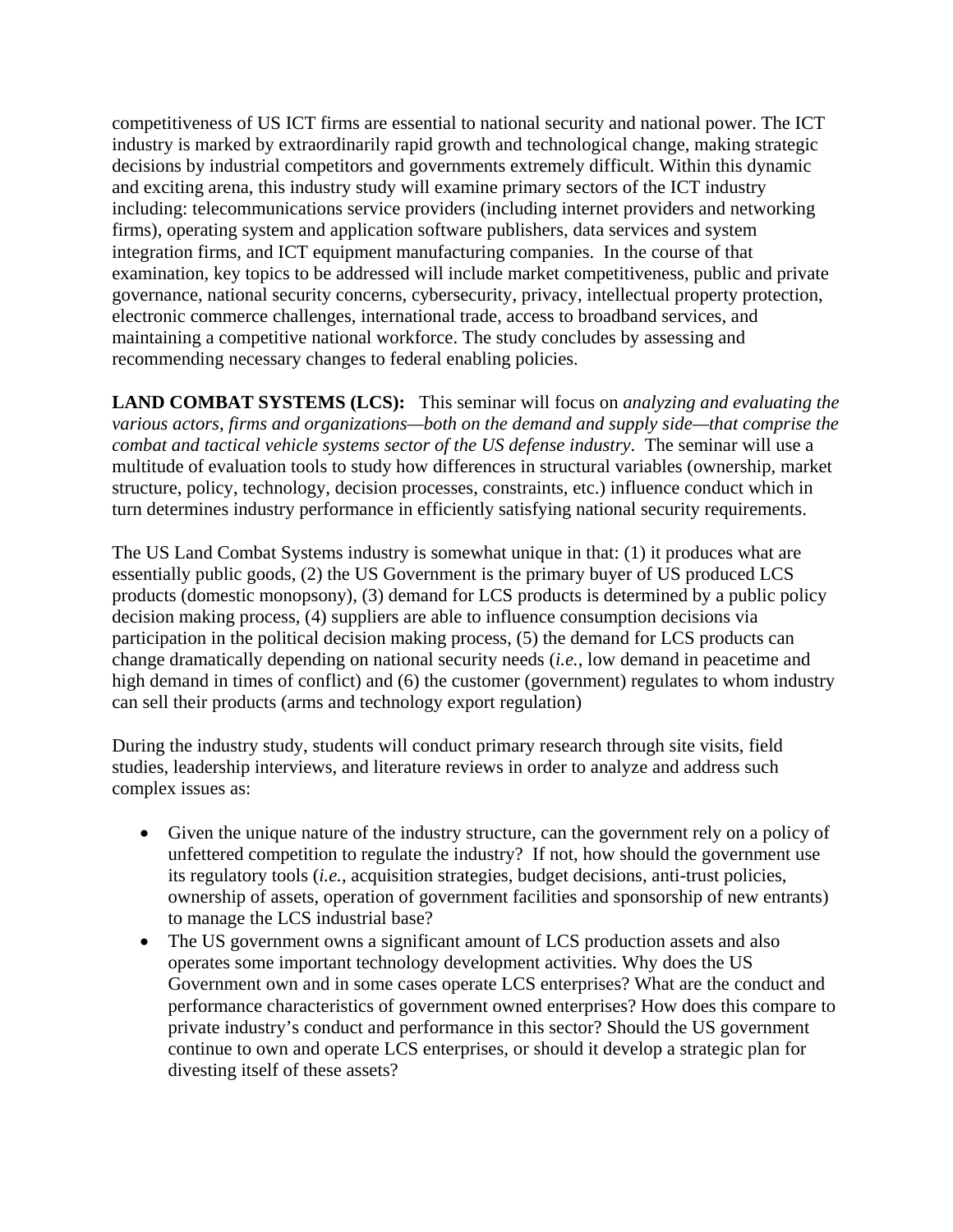• The number and size of LCS product development and production centers in the US is heavily influenced by both national security and political considerations. Maintaining capacity excess to national security needs imposes significant costs on society and strains the defense budget. Conversely, maintaining too little capacity in the face of uncertain demand may compromise national security. Is the capacity of the LCS industry too small or too large for national security needs? What actions can DoD take to better manage the size of the LCS industrial base? And, what actions should DoD take to fund and retain research and development capabilities for the advanced land combat systems of the future?

The seminar will also analyze and evaluate the structure, conduct, and performance of the European LCS sectors by comparing and contrasting with US defense industries. Further, the seminar will evaluate European efforts to reform its defense industry in the face of decreasing budgets and declining demand.

**ADVANCED MANUFACTURING (MAN)**: Brilliant manufacturing, disruptive manufacturing, high velocity manufacturing, innovation hubs; all of these phrases have been used to describe Advanced Manufacturing. Manufacturing itself is an enabling technology which underpins and supports any number of defense and industrial sectors. As such, it is critical to the national economy and to national defense. The Department of Defense has a longstanding interest in the sector, as both a developer of advanced manufacturing technology, and a customer of manufactured products. Advanced technology and innovation are underpinnings of defense, and are the basis of the Department's Third offset strategy.

This IS will examine a number of the disruptive technologies that make up Advanced Manufacturing. These include:

- The manufacturing version of the internet of things; the embedding of sensors in parts, machines and products, both on and off the factory floor, which allows the transmission of information, and the integration of machines, products, maintenance, as well as speed and traceability;

- Additive manufacturing (3D Printing), or the use of digitization to create tangible goods in in real time, and in distributed or diverse locations;
- Robotics and human, machine interfaces;
- Big data and advanced analytics.

These and many more will be a source off innovation and strength for those countries and companies that can take advantage of these disruptions, but will also pose a threat to those entities that cannot participate in the innovation boom.

The IS will examine the role of global and domestic governments (national, state and local) in this innovative and disruptive field. How, and when, are innovative technologies started, spread and implemented across industries? What role and interest does the Defense Department have in the development of innovative and disruptive technologies? How and when does industry participate and lead in this effort? What, if any national policies are necessary and sufficient to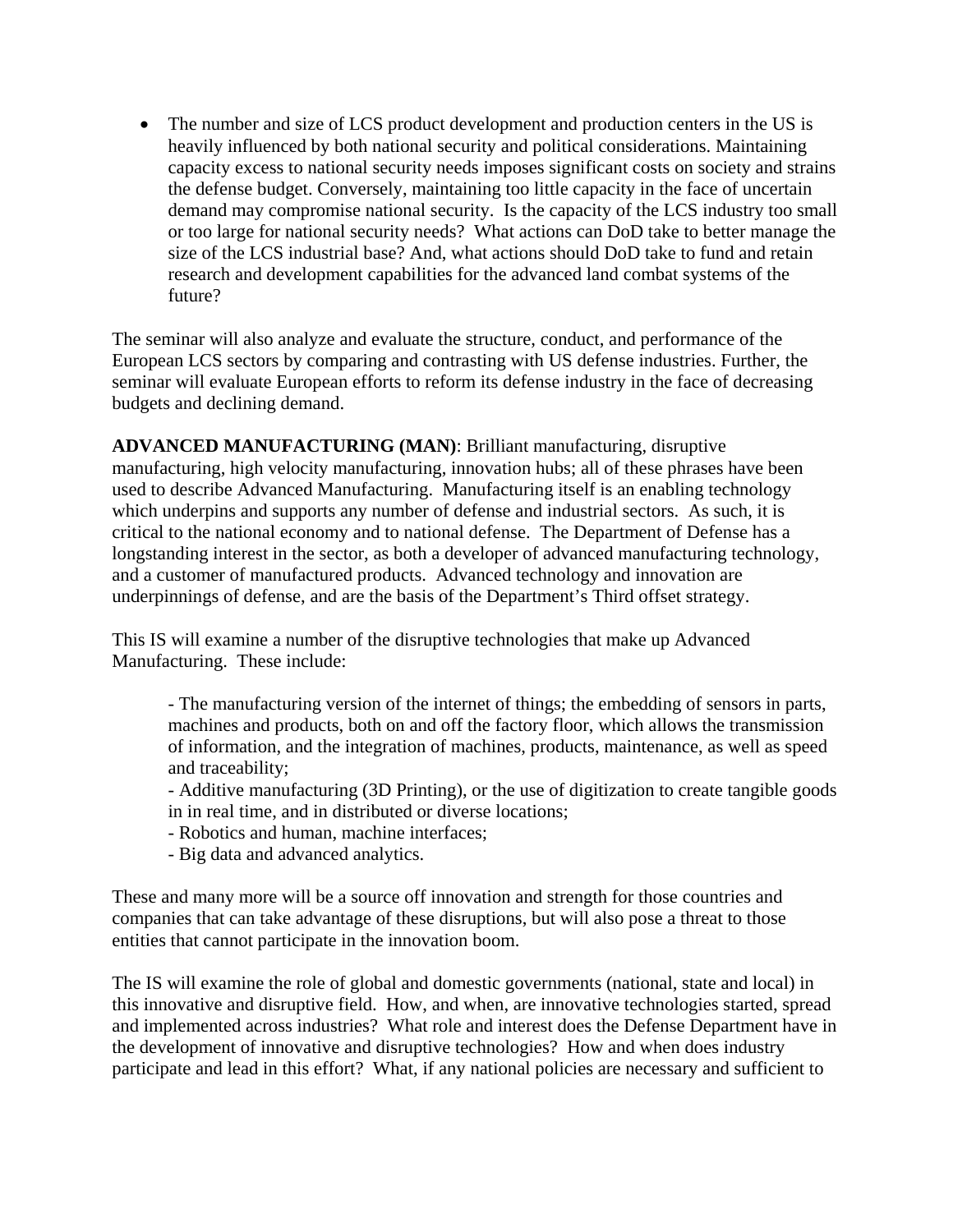foster advanced manufacturing innovation? Will there be winners and losers? Domestically? Globally? By company?

We will examine the alliances between academia, government and industry that work together to allow the development, growth and diffusion of advanced technologies. We will visit Federal labs, where advances in additive manufacturing are taking place, we will visit companies who are recreating themselves around brilliant manufacturing, and academia, where research and development are taking place, and workers capable of working in advanced manufacturing are being educated and trained. We will examine Innovation Hubs, where effective synergy takes place.

**PRIVATE SECTOR SUPPORT and SERVICES (PS3):** Today, the Department of Defense spends more on Services than material. From the guards at the Fort McNair gate to the mess hall on Fort Myer to the logistics when deployed to the SME in your office, we all manage or experience contractor support every day. The PS3 industry study examines and recommends policy to improve or mitigate the effectiveness, efficiency, risks and challenges of contractor support to operations, at home or abroad, the success of which are critical to U.S. national security. It examines domestic and international private firms that provide myriad services to the Department of Defense and other U.S. government agencies, in particular Departments of State and Homeland Security, in support of a wide variety of operations. This includes logistics support, military training, consulting, law enforcement training, intelligence, maintenance, base operations, and security services.

Since the end of the Cold War, many military and interagency functions have migrated into the private sector, largely as a function of cost savings. While "good for business" for some companies, the conflicts in Iraq and Afghanistan exposed the increasing demands being placed on military and interagency acquisition systems, command and control arrangements, readiness requirements, and daily operations. Areas of doctrine, policy, organization, culture, as well as both interagency and coalition coordination have simply not kept up. Recent activities of some contractors in ongoing operations, particularly private security personnel, also demonstrate that neither U.S. nor international legal regimes have kept pace with the realities of contractors on the battlefield.

The PS3 industry study seeks to understand the strategic impact of using commercial firms to provide support across the spectrum of domestic and international contingencies and operations. We will examine and assess the historic effectiveness and efficiency of contractor support in recent operations, and identify areas for improvement. We will challenge the notion that certain capabilities and functions are "inherently governmental," and assess the impact of expanding private sector involvement in contingency operations. Our field studies we will allow us to anchor our studies with academic rigor through discussions with some of the world's foremost experts in this industry, and will include visits to major domestic and international companies who operate in nearly every hot spot in the world. We also engage U.S. strategic leaders who deal with the political realities associated with contractor performance. Finally, international travel will allow students to examine and learn from the experiences of government, military, trade union and industry leaders of key allies (United Kingdom and France) with a range of perspectives and experiences in the use of contractors in support of operations. If funding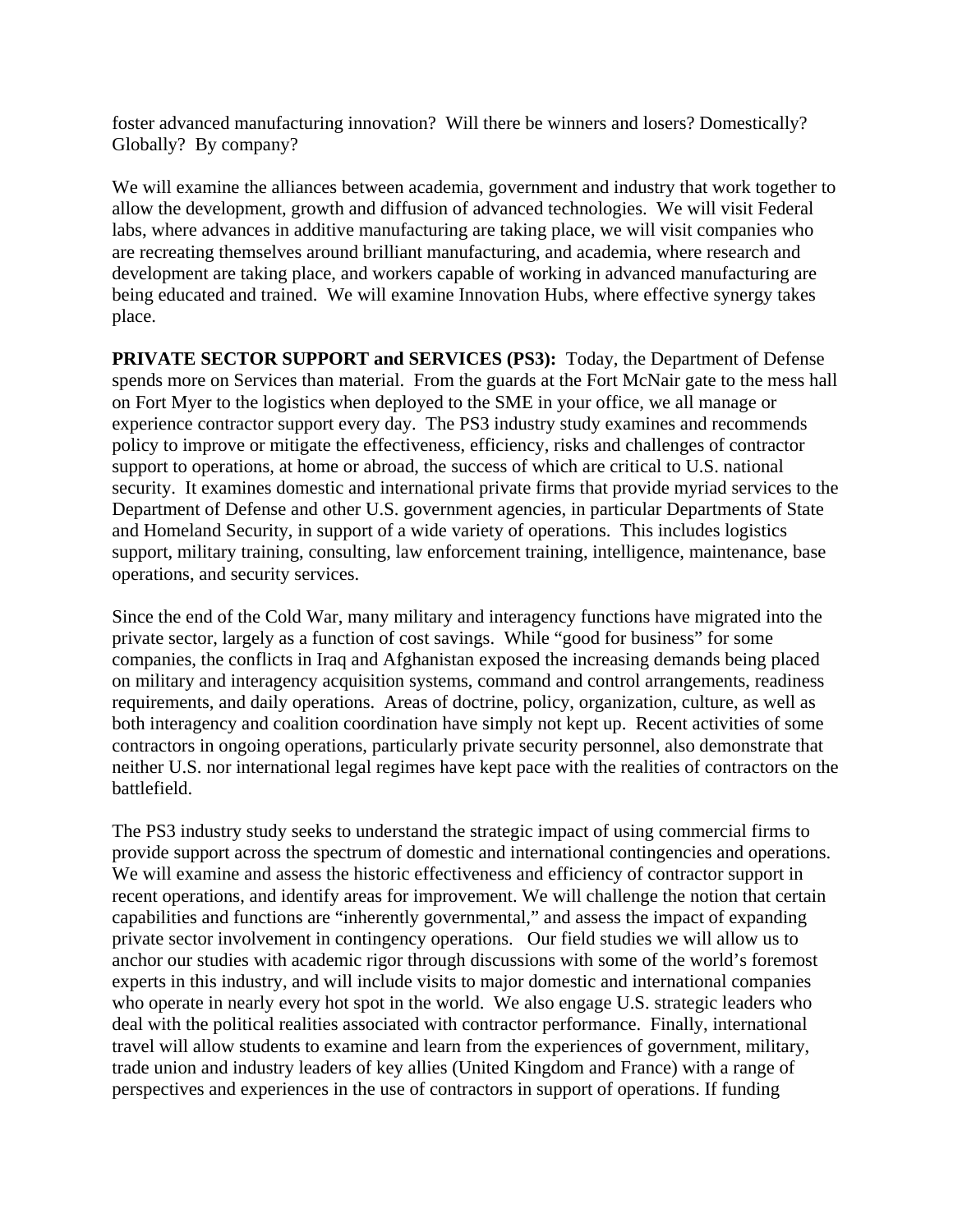permits, students will use Operation Overlord (Normandy) as an historical case study on the use of contracted support to operations while in France.

**RECONSTRUCTION (REC)**: The Reconstruction industry is a multi-billion dollar enterprise comprised of an 'industry-of-industries', focusing on disaster relief, humanitarian assistance and the national security priorities of preventing conflict, stimulating economic growth, strengthening weak and failing states, lifting people out of poverty, combating climate change and epidemic disease, and strengthening democratic governance.

In a period of declining discretionary budgets, the US will be faced with the challenge of balancing national security concerns with overseas disaster relief, humanitarian assistance and stabilization efforts. The 2016 Reconstruction Industry Study will assess the feasibility of using this period of declining budgets to force efficiencies into the U.S. disaster relief, stability, and development calculus. Continuing to spend billions in aid without unified long-term objectives and a strategy to achieve those objectives not only cripples the U.S.' ability to synergistically set and achieve security priorities, but actually hinders host countries in their efforts to build and sustain government services and economic capacity.

Guided by the June 2015 USAID Policy on Cooperation with the Department of Defense and research topics framed by OSD Policy Stability and Humanitarian Affairs the analysis will expose students to a wide variety of differing opinions and perspectives with most of the interaction being provided by subject matter experts from organizations such as the Office of Transition Initiatives through to corporate entities such as Management Systems International and the Louis Berger Group. In 2016 the students and faculty involved in the analysis will potentially travel to the Solomon Islands and Vanuatu with the specific purpose of interacting with businesses and organizations supporting the overall reconstruction and stabilization objectives of the Regional Assistance Mission to the Solomon Islands and also post disaster relief efforts in Vanuatu following Cyclone Pam in March 2015.

## **ROBOTICS AND AUTONOMOUS SYSTEMS (RAS):**

.

*Computers seem overwhelming enough, but over the last few years I became more and more convinced that my generation was living through something perhaps even more momentous. From the robot vacuum cleaner that patrols my floors to the unmanned planes that my friends in the air force use to patrol Iraq, humanity has started to engineer technologies that are fundamentally different from all before. Our creations are now acting in and upon the world without us.* 

P.W. Singer, *Wired for War*

Many observers agree with P.W. Singer's assessment above…robotic technology and engineering are changing the way we live and fight wars. The Robotics and Autonomous Systems (RAS) industry study will examine this proposition as well as the strategic importance of the RAS industry to US national security. RAS industry study participants will identify, analyze, and assess the structure, conduct, and performance of RAS markets, both in the US and abroad. Topics include: Market structure and its impact on innovation, sustainment of RAS, R&D investment, ethics and accountability issues, and overall health of the US RAS industry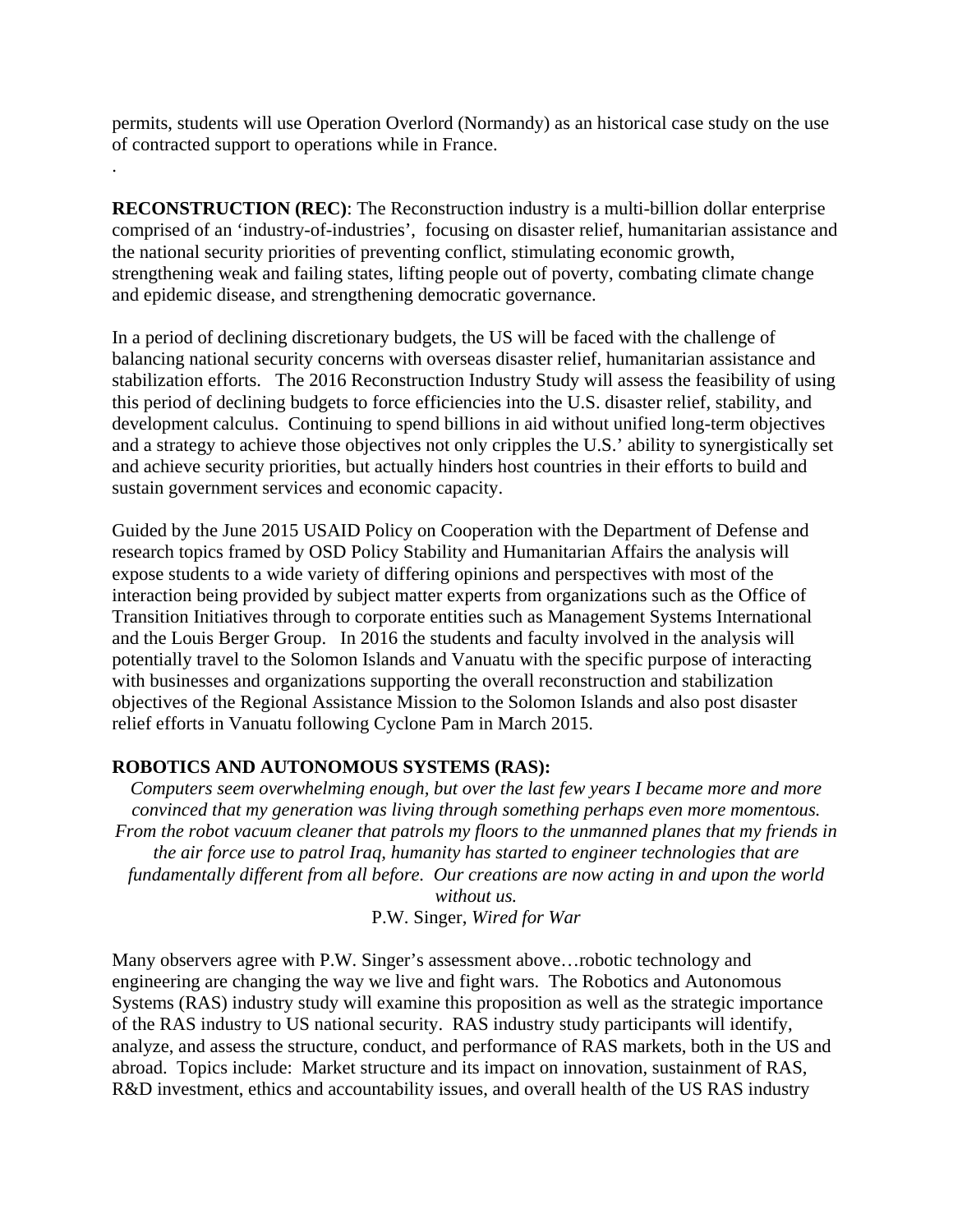both in the defense sector and commercial applications. The RAS industry study will visit these (and other) topics with primary focus on the US and Asia. Ultimately, RAS industry study participants will provide an empirically-based answer to the question – Does the RAS industry support US national security requirements today? Will it in the future? The study will also attempt to answer such questions as:

- Are robotics and autonomous systems transforming society?
- How are robotics and autonomous systems impacting US industry and the workforce?
- Who is providing the capital for R&D investment in RAS-related markets? Is the answer the same for defense and commercial RAS markets? Why or why not?
- How do RAS firms make investment decisions? Is the process the same for defense and commercial firms? Why or why not?
- Do defense related robotics and autonomous systems constitute a "revolution in military affairs"?
- Are the military services "embracing" these disruptive technologies? Why or why not?
- What are the ethical considerations associated with employing RAS on the modern battlefield? Does the increased use of RAS make the decision to use force "easier" for US leaders?
- How does the current US export control policy help or hinder the US RAS industry? When will the use of RAS lead to significant personnel cost savings for the US military?

**SHIPBUILDING (SHP):** The goals of this year's Shipbuilding Industry Study Program are to develop the capabilities to analyze the industry's ability to support our national security requirements in both the near and long term, and to develop and present a set of policy options and recommendations for improvement at the national level, based on an understanding of the complexities of the structure, conduct and performance of the U.S. shipbuilding industry, in the domestic as well as the international context. The study will specifically require the students to understand the current health of the industry, and critically assess and evaluate what the future resource constrained environment holds. The students will be required to develop a set policy options and recommendations for the Defense Department, congress and industry that would ensure that the shipbuilding industry is available to support national security and global stability requirements now and in the future. We will attempt to answer such questions as:

- What are the strengths and weaknesses of the industry?
- What is the industry doing to posture itself for the future?
- Is this industry truly a critical defense industry and why?
- What role, if any, is and should the federal government playing in the industry?
- What impact will decreasing national budgets have on this industry's ability to support our national military and security strategies?
- Who are the world leaders and how have they achieved success?
- How have/will rapid technological advances & the information age impact the industry?
- Will the industry be able to continue to provide warships for the U.S. Navy in 20XX?
- Will the industry be able to continue to provide advanced ships to support emerging national security requirements in an environment of decreasing national resources?

**SPACE (SPC):** At the height of the Cold War, U.S. astronauts made a "giant leap for mankind" and stepped onto the surface of the Moon. It was the culmination of a decade of intense effort by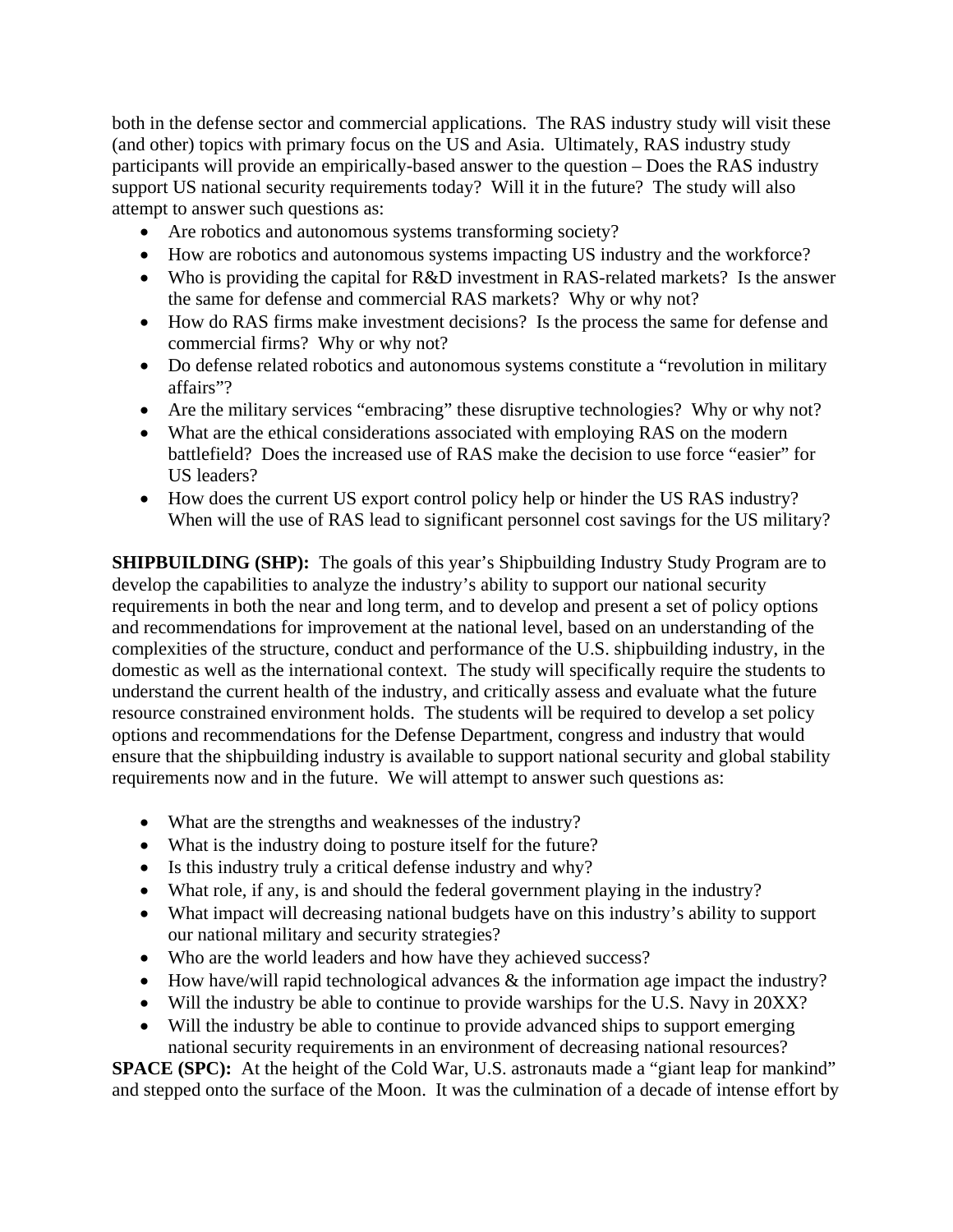the United States to fulfill President Kennedy's call to win the Space Race and conquer space challenges "not because they are easy, but because they are hard …" Nearly five decades have passed, and the U.S. is still the only nation in history to accomplish the amazing technical feat of placing humans on another celestial body. Creating and sustaining space industrial capabilities remains very hard, even today.

However, the global space enterprise has changed significantly since the height of the Cold War, and is now at an inflection point in its history. The capability to manufacture, launch, and operate spacecraft is no longer limited to the United States and Russia. The number of nations competing in the space economy has grown significantly, with multiple EU countries, Japan, China, India, and Brazil all having highly capable space industries, and countries such as South Korea and Viet Nam engaging in serious space development efforts. Additionally, most of the roughly \$300B per annum spent globally in the space economy goes to commercial space companies such as Direct-TV, Sirius-XM, and Iridium, who use satellites to provide telecommunications services to the general public. Strong growth in demand for commercial space services is expected for the foreseeable future, with most new customers living in the developing world. At the same time, space remains strategically and militarily important to the Great Powers. It is the basis for achieving instantaneous global communication, command-andcontrol, precision strike, persistent surveillance, global intelligence, geolocation, weather prediction, missile warning, and nuclear force delivery. The U.S. is especially dependent on space for achieving military competitive advantage. We have unique military-intelligence space capabilities that no one else can match. For us space is not just a force multiplier, it has become a primary element of U.S. global presence and strategic depth. Our adversaries are well aware of our military dependence on space, and are developing ways to counter our advantages.

The need protect our most advanced military space capabilities, while allowing U.S. space companies to compete globally in the commercial sector (using some of the same emerging technologies) is the primary policy dilemma facing our national leaders. The affordability and sustainability of our space architecture depend upon achieving the proper balance in this equations. The Space Industry Study seminar will analyze both domestic and global elements of the space economy, with an emphasis on the most competitive emergent technologies. We will examine short and long-term trends, and forge recommendations for policies to ensure the U.S. maintains its key global advantages in both the security and economic domains. The overarching focus will be analyzing the strength of U.S. space firms relative to an increasingly competitive global context.

Specific emphasis will be given to these areas:

- Divergence of commercial vs. government space procurement practices and norms
- Affordability in the remaining military/government monopsony market segments
- Re-emergence of a U.S.-based commercial launch sector (and the effect of regulations and policies, as well as how to foster international business opportunities)
- Emerging space markets (small sat manufacturing; high resolution commercial space imagery; space tourism; and, the effect of policies on creating U.S. advantage)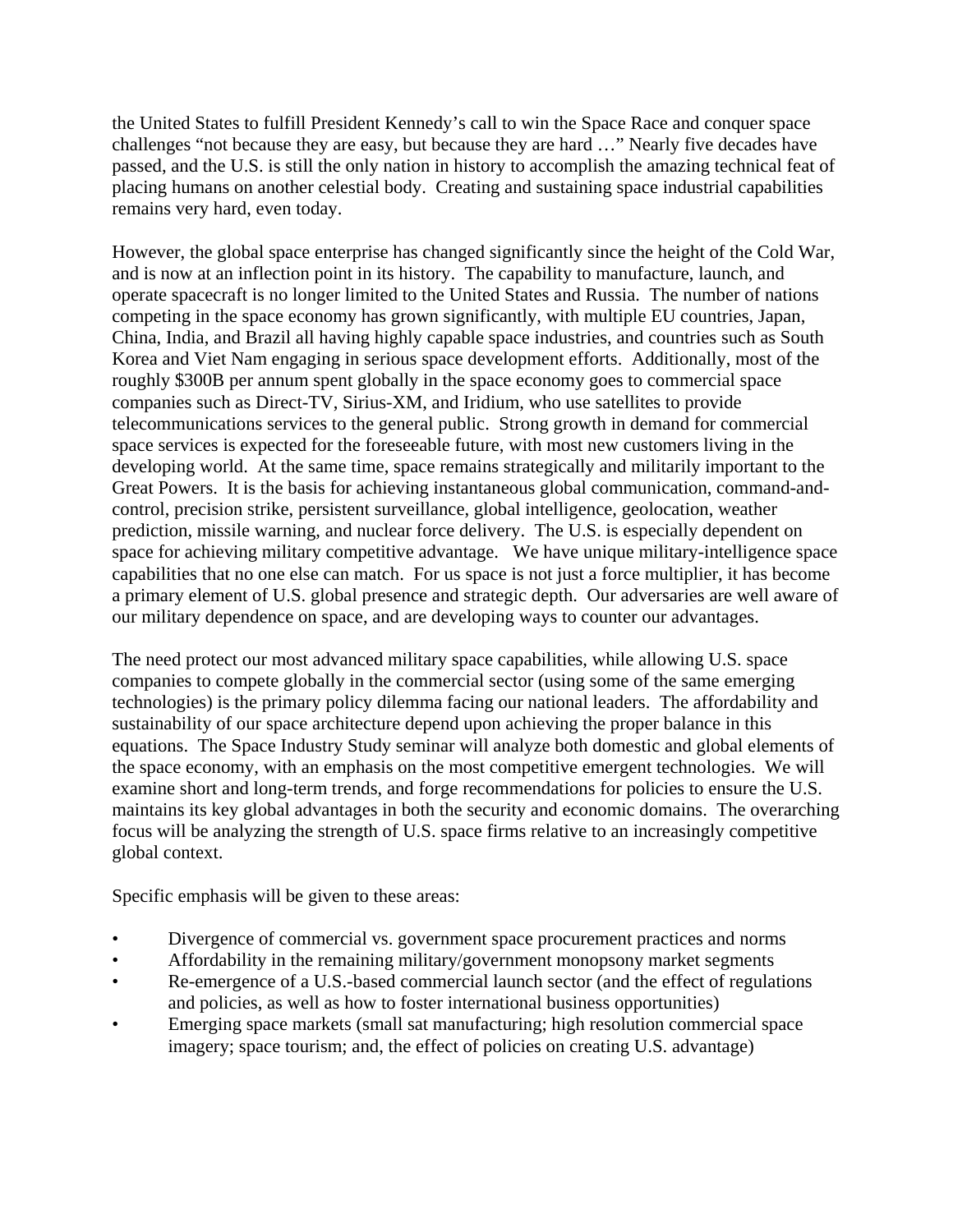Students will focus on the following industry analytics frameworks:

- How to use "Structure–Conduct–Performance" and Porter's "Five Forces" frameworks to analyze the space industry and evaluate policy issues.
- How to use a business strategy framework to analyze and evaluate the behavior of firms and their response to changes in market conditions and government policy.

**STRATEGIC MATERIALS (SM):** Everything is made of materials. Materials are the foundation in which all things are built from. Materials are the foundation for all activities of an economy be they rudimentary (i.e., simple construction); advanced (i.e., high grade steel) or high tech (i.e., computers and cell phones). The production of everything in an economy begins with the discovery, extraction, and manufacturing of raw materials. To paraphrase a statement by the Committee on Critical Mineral Impacts on the US Economy, all sectors of the economy rely on the services of *materials*. xii

Determining if a material is "strategic" or "critical" is subject to idiosyncratic interpretation. In addition to the importance in the use of the material, and the reliability in accessing and obtaining it is compounded by the level of integration and sophistication the economy, and the perceptions of importance at the time by key public and private sectors decision makers. Add to this situation the realization that needed minerals are often not readily available; not evenly distributed throughout the earth; and highly subject to market forces. This is further compounded by technology...especially disruptive technologies...making increasing demands for access and use of legacy as well as new materials. The end result is a paradoxical position for government and business decision makers; that is, they are forced to protect what they have while enticing others to provide greater access to what is needed at the same time encouraging greater cooperation in an ever increasing competitive and highly, integrated global economy. For these reasons and the potential impacts strategic materials (minerals) will have on the US economy as a whole, the study of strategic minerals (STRATMAT) is considered not only important, but vital for future strategic advisors and leaders in understanding the impact and implications for the US Defense Industrial Base (DIB).

The Academic Year 2014-2015 STRATMAT program is focused on evaluating the health of the US strategic materials industry and its ability to support the US economy and the nation's security interests. This is done from three perspectives. First is to ascertain what the STRATMAT industry is by investigating the economic vitality of selected firms (businesses). In conjunction, selected legacy materials and Rear Earth Elements (REE) are examined to assess what materials are strategic or critical or both from a US national security perspective as well as from various economic sectors perceptions. Couple to this will be evaluation of the competitive business environment for another nation's outlook as well as from a global viewpoint. The heart and emphasis of this program is the construction of a rigorous structured assessment of... with specified policy recommendations... the STRATMAT industry's ability to support the US economy and nation's security interests.

To meet the above intent, the STARTMAT seminar will interact with a variety of stakeholders ranging from public sector entities such as Congress, Department of Defense (DoD), and US Geological Survey to private sector actors such as selected firms, tradecraft organizations, and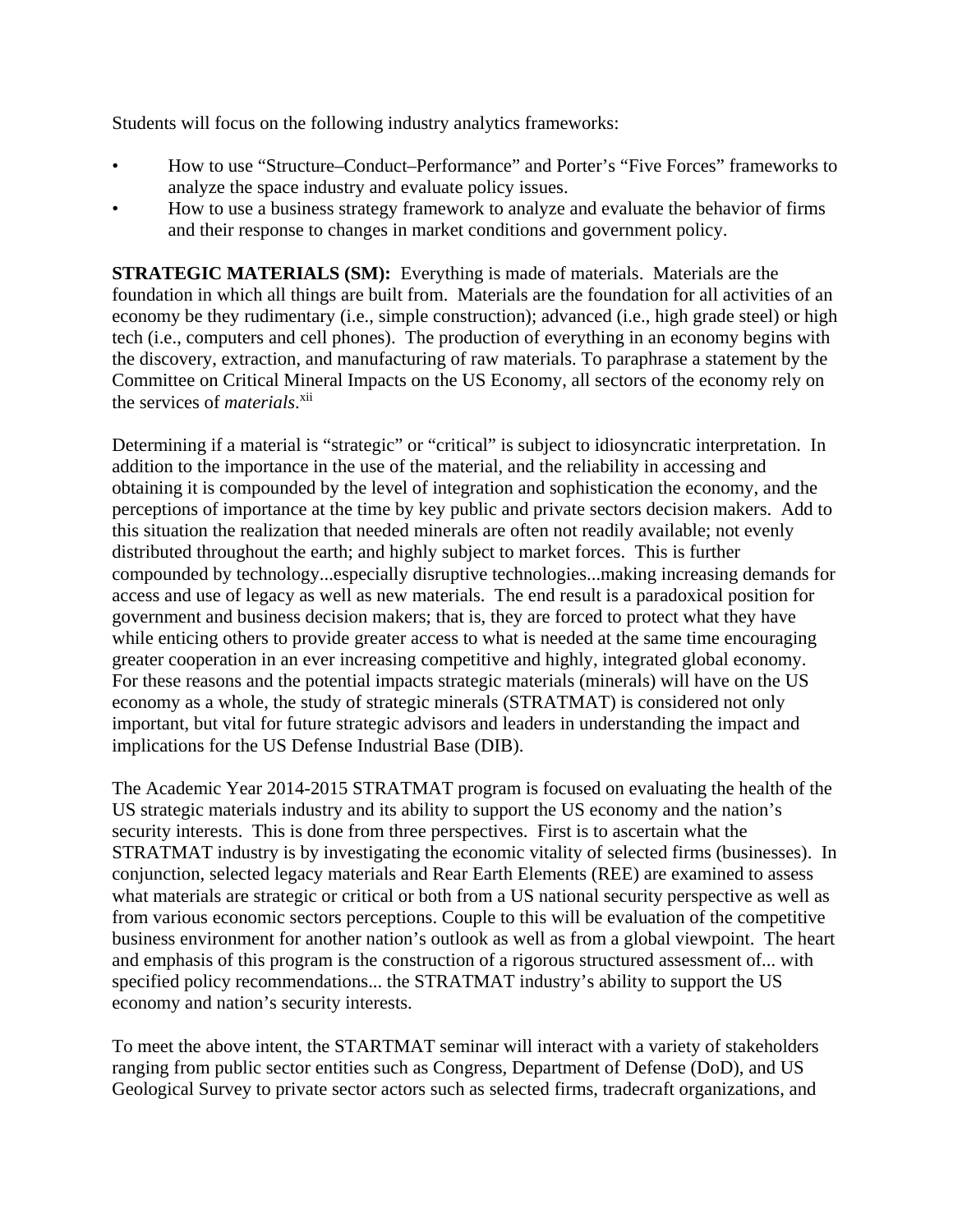special interest groups. It is planned for the seminar to meet with a DoD specialist who can help them comprehend the interplay of organizations and particular rules for materials such as the Berry Amendment, Specialty Metals clause, and Buy America laws and better understand the impact of the Committee on Foreign Investment in the US (CFIUS) process. To round out the investigation, the seminar will visit mining specialists, trade associations, and academics and business analysts who follow the minerals industries closely. Site visits to titanium sands (Virginia) and deep-rock molybdenum (Colorado) mines are planned to give a perspective on US mining technology and the regulatory environment. Other visits are being sought to metals manufacturing sites during various domestic field studies trips. To provide an international perspective, the seminar will travel to Chile to interact with government and private sector leaders and experts as well as visit select mining and metallurgy operations. Through this combined education and interaction, the STRATMAT industry study student will obtain a full array of tools and knowledge for them to draw upon in meeting and exceeding the Eisenhower School goal of *keeping in touch with industry* and educating the nation's future strategic advisors, decision makers, and leaders.

**TRANSPORTATION (TRN):** The transportation industry is the backbone of global commerce and enables America's political, informational, military, diplomatic and economic influence in the global community. The industry study will look across the broad and ubiquitous field of transportation that moves people, goods and services, employs millions of workers, generates billions of dollars in revenue, and consumes vast resources. The study will also focus on the importance of the transportation industry on the swift mobilization of the military and support to the sustainment of the armed forces during current and emerging conflicts.

The Transportation Industry Study will examine domestic and foreign freight and passenger transportation and all the principal modes – aviation, maritime, trucking, highways, railroads, inland waterways, pipelines, and transit – that comprise the transportation network. Emphasis will be on group study and analysis that will focus on the infrastructure required to support the transportation industry, locks, ports, airfields, highways, rail lines and pipelines, and the relationship between the public and private sectors administration and control of those facilities and investment considerations. Students will examine the role of government in the industry in terms of policy, execution and compliance. The study will address issues that cut across all the modes, such as economics, operations, technology, systems, infrastructure, regulations, leadership, institutions, and sources of capital. We will meet with the private- and public-sector organizations that operate the components of the transportation system, as well as customers, associations, and the government agencies that regulate transportation. We will also visit a variety of transportation facilities.

The growth of globalization and of the world economy has placed strains on the transportation network, and we will look into the issue of congestion and explore possible ways to increase effective capacity. Transportation security has become a major issue since 9/11. We will meet with public- and private-sector organizations responsible for transportation security. Command and control issues in each of the modes of transportation will be examined and compared. Intermodal transportation (a/k/a containerization), which involves coordination between ocean shipping, ports, trucking companies, railroads, and multimodal parcel delivery companies, has grown tremendously in recent years. We will examine the role it plays in supporting the growing